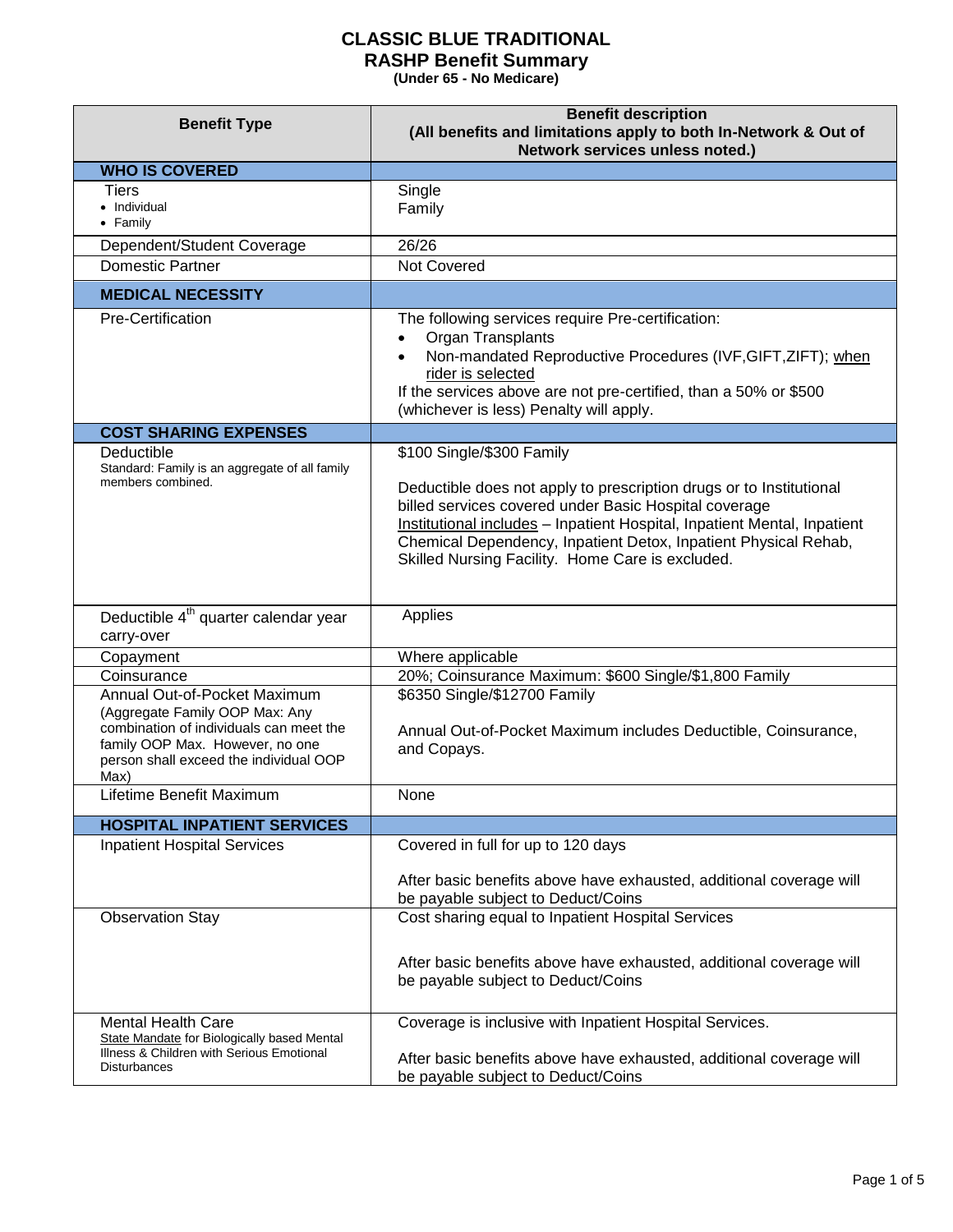| <b>Benefit Type</b>                                                                                                     | <b>Benefit description</b><br>(All benefits and limitations apply to both In-Network & Out of<br>Network services unless noted.)                               |
|-------------------------------------------------------------------------------------------------------------------------|----------------------------------------------------------------------------------------------------------------------------------------------------------------|
| <b>Skilled Nursing Facility</b>                                                                                         | Covered in full for up to 100 days                                                                                                                             |
|                                                                                                                         | After basic benefits above have exhausted, additional coverage will<br>be payable subject to Deduct/Coins.                                                     |
| Inpatient Physical Rehabilitation                                                                                       | Covered in full up to 30 days per calendar year.                                                                                                               |
|                                                                                                                         | After basic benefits above have exhausted, additional coverage will<br>be payable subject to Deduct/Coins.                                                     |
| Substance Use Detoxification,<br>Rehabilitation, & Residential Care<br><b>Essential Health Benefit</b>                  | Coverage is equal to Inpatient Hospital Services.<br>After basic benefits above have exhausted, additional coverage will<br>be payable subject to Deduct/Coins |
| <b>Maternity Care</b>                                                                                                   | Covered in Full                                                                                                                                                |
| Routine Newborn Nursery Care                                                                                            | Covered in Full                                                                                                                                                |
| <b>Internal Prosthetics</b>                                                                                             | Benefit inclusive to Inpatient Hospital Services                                                                                                               |
|                                                                                                                         | After basic benefits above have exhausted, additional coverage will<br>be payable subject to Deduct/Coins.                                                     |
| <b>HOSPITAL OUTPATIENT</b><br><b>SERVICES</b>                                                                           |                                                                                                                                                                |
| Surgical Care including<br>Surgicenters & Freestanding<br><b>Facilities</b>                                             | Covered in Full                                                                                                                                                |
| Pre-admission/Pre-Operative<br>Testing                                                                                  | Covered in Full                                                                                                                                                |
| Diagnostic Imaging, X-ray, CAT,<br><b>MRI</b>                                                                           | Covered in Full                                                                                                                                                |
| Routine Imaging, X-ray, Ultrasound                                                                                      | Covered in Full                                                                                                                                                |
| Diagnostic Laboratory and<br>Pathology                                                                                  | Covered in Full                                                                                                                                                |
| Routine Laboratory and Pathology                                                                                        | Covered in Full                                                                                                                                                |
| <b>Radiation Therapy</b><br>(excludes drugs dispensed by a pharmacy)                                                    | Covered in Full                                                                                                                                                |
| Chemotherapy<br>(excludes drugs dispensed by a pharmacy)                                                                | Covered in Full                                                                                                                                                |
| Dialysis                                                                                                                | Covered in Full                                                                                                                                                |
| Mammogram                                                                                                               | Covered in Full                                                                                                                                                |
| Cervical Cytology (Pap Smear and<br>pelvic exam)                                                                        | Covered in Full                                                                                                                                                |
| Mental Health Care<br>Includes Partial Hospitalization                                                                  | Covered in Full, unlimited visits.                                                                                                                             |
| <b>Essential Health Benefit</b>                                                                                         | After basic benefits above have exhausted, additional coverage will<br>be payable subject to Deduct/Coins                                                      |
| <b>Substance Use Treatment</b><br><b>Essential Health Benefit</b>                                                       | Covered in Full, unlimited visits.                                                                                                                             |
|                                                                                                                         | After basic benefits above have exhausted, additional coverage will<br>be payable subject to Deduct/Coins                                                      |
| <b>Covered Therapies</b><br>(Includes physical, speech and occupational<br>therapy combined with professional services) | Subject to Deduct/Coins - Unlimited visits                                                                                                                     |
| <b>Pulmonary Rehabilitation Therapy</b>                                                                                 | Covered in Full                                                                                                                                                |
| <b>Cardiac Rehabilitation</b>                                                                                           | Covered in Full                                                                                                                                                |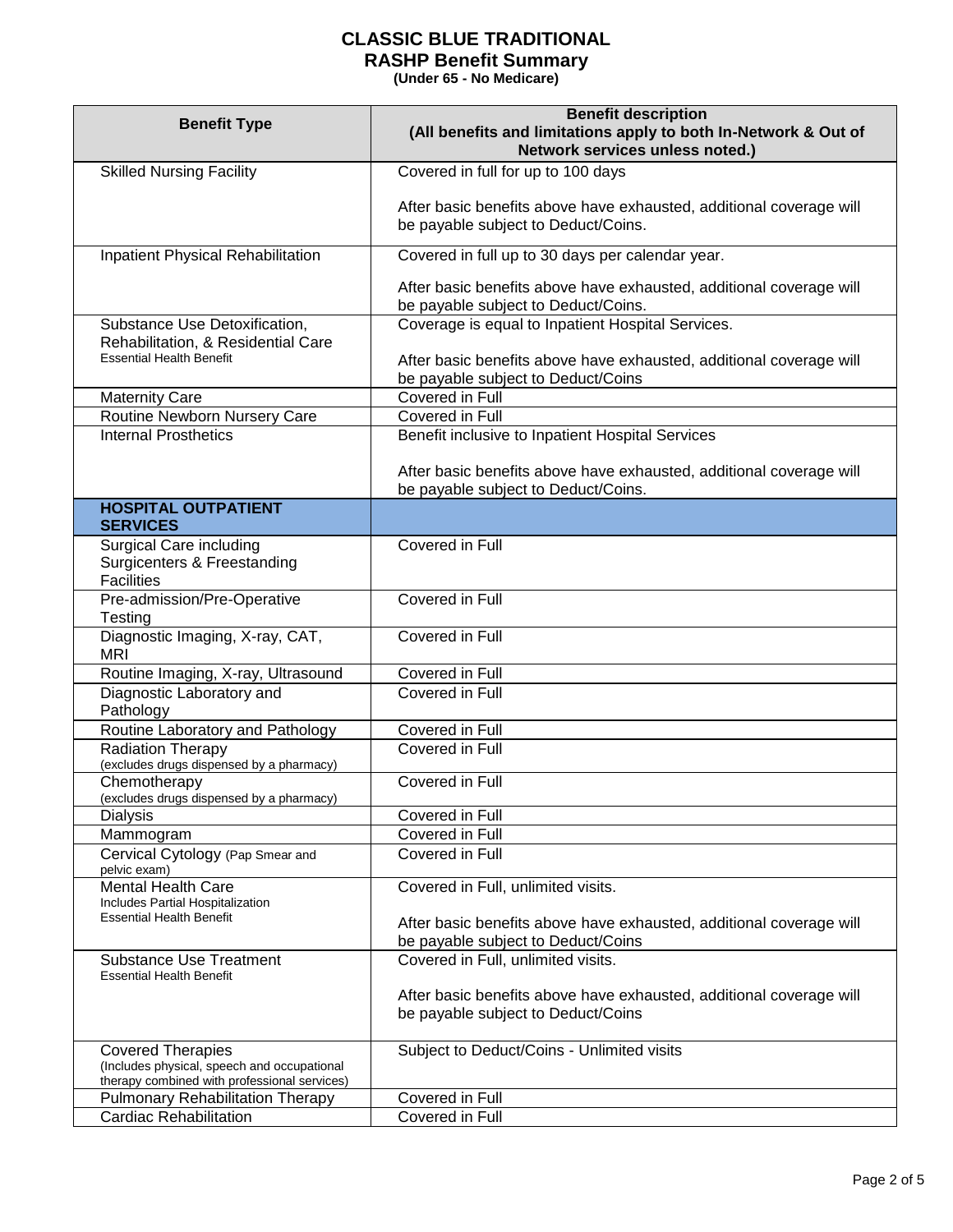| <b>Benefit Type</b>                                                                               | <b>Benefit description</b><br>(All benefits and limitations apply to both In-Network & Out of<br>Network services unless noted.) |
|---------------------------------------------------------------------------------------------------|----------------------------------------------------------------------------------------------------------------------------------|
| Home Care                                                                                         | Covered in Full for up to 60 visits per calendar year                                                                            |
|                                                                                                   | After basic benefits above have exhausted, additional coverage will<br>be payable subject to Deduct/Coins for up to 325 visits   |
| <b>Hospice Care</b><br>(Includes 5 bereavement counseling visits)                                 | Covered in Full for unlimited days                                                                                               |
| <b>PHYSICIAN SERVICES</b>                                                                         |                                                                                                                                  |
| <b>Inpatient Hospital Surgery</b><br>(Assistant surgeon covered only when<br>medically necessary) | Covered in Full                                                                                                                  |
| <b>Outpatient Hospital &amp; Ambulatory</b><br>Surgery                                            | Covered in Full                                                                                                                  |
| <b>Office Surgery</b>                                                                             | Covered in Full                                                                                                                  |
| <b>Covered Therapies</b><br>(Physical, speech and occupational therapy<br>combined with facility) | Subject to Deduct/Coins for unlimited visits                                                                                     |
| Anesthesia<br>(Includes Inpatient/Outpatient, Office Visits)                                      | Covered in Full                                                                                                                  |
| <b>Additional Surgical Opinion</b>                                                                | Covered in Full                                                                                                                  |
| Second Medical Opinion                                                                            | Covered in Full                                                                                                                  |
| Normal Pregnancy<br>(Includes coverage for a licensed Midwife)                                    | Covered in Full                                                                                                                  |
| <b>Prenatal Care</b>                                                                              | Covered in Full                                                                                                                  |
| Newborn Care                                                                                      | Covered in Full                                                                                                                  |
| Complications of Pregnancy and<br>Termination<br>[Including elective termination of pregnancy]    | Covered in Full                                                                                                                  |
| Delivery Anesthesia                                                                               | Covered in Full                                                                                                                  |
| In-Hospital Physician Visits                                                                      | Covered in Full for up to 120 days<br>After basic benefits above have exhausted, additional coverage will                        |
|                                                                                                   | be payable subject to Deduct/Coins                                                                                               |
| <b>Physician's Office - Preventive</b><br><b>Services</b>                                         |                                                                                                                                  |
| <b>Routine Physical Examinations</b>                                                              | Covered in Full for 1 per calendar year                                                                                          |
| Well Child Visits and Immunizations                                                               | Covered in Full                                                                                                                  |
| <b>Adult Immunizations</b>                                                                        | Covered in Full                                                                                                                  |
| <b>Physician's Office - Other</b><br><b>Services</b>                                              |                                                                                                                                  |
| Diagnostic Laboratory and<br>Pathology                                                            | Covered in Full                                                                                                                  |
| Routine Laboratory and Pathology                                                                  | Covered in Full                                                                                                                  |
| Diagnostic Eye Exams                                                                              | Subject to Deduct/Coins                                                                                                          |
| Routine Eye Exams                                                                                 | Not covered                                                                                                                      |
| Routine Eyewear                                                                                   | Not covered                                                                                                                      |
| Diagnostic Hearing Evaluations                                                                    | Subject to Deduct/Coins                                                                                                          |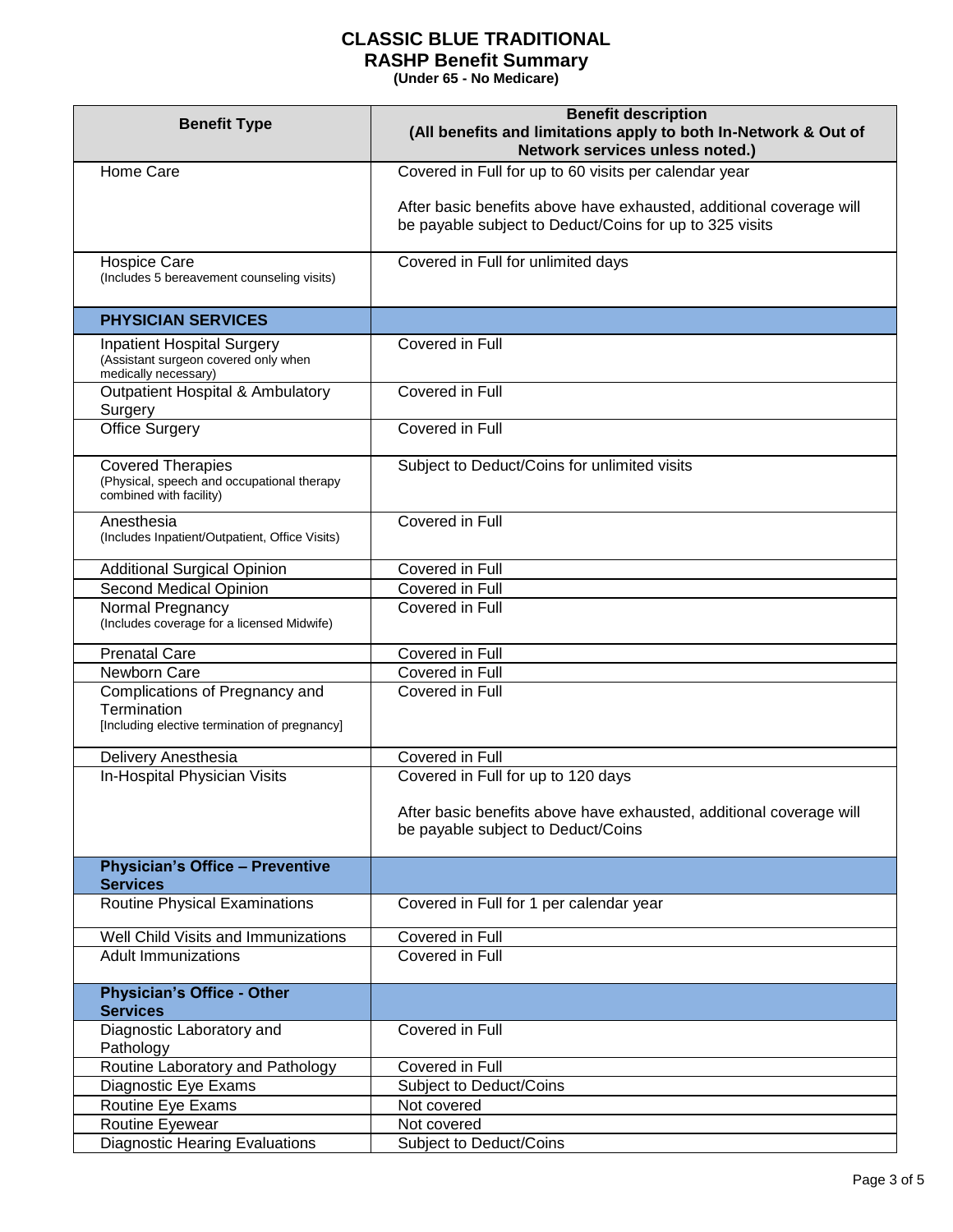| <b>Benefit Type</b>                                                                                               | <b>Benefit description</b><br>(All benefits and limitations apply to both In-Network & Out of<br>Network services unless noted.) |
|-------------------------------------------------------------------------------------------------------------------|----------------------------------------------------------------------------------------------------------------------------------|
| <b>Routine Hearing Evaluations</b>                                                                                | Not covered                                                                                                                      |
| <b>Hearing Aids</b>                                                                                               | Covered for up to 2 hearing aids per lifetime with no age limit                                                                  |
| <b>Diagnostic Office Visits</b>                                                                                   | Subject to Deduct/Coins                                                                                                          |
| Office/Outpatient Consultations                                                                                   | Subject to Deduct/Coins                                                                                                          |
| Diagnostic Imaging Services, X-ray,<br>CAT, MRI, etc.                                                             | Covered in Full                                                                                                                  |
| Routine Imaging Services, X-ray,<br>Ultrasound, etc.                                                              | Covered in Full                                                                                                                  |
| Chemotherapy                                                                                                      | Covered in Full                                                                                                                  |
| <b>Radiation Therapy</b>                                                                                          | Covered in Full                                                                                                                  |
| <b>Dialysis</b>                                                                                                   | Covered in Full                                                                                                                  |
| +Routine Mammogram                                                                                                | Covered in Full                                                                                                                  |
| +Routine GYN<br><b>Cervical Screening</b><br>(When done in conjunction with routine GYN<br>visit)                 | Covered in Full                                                                                                                  |
| Diagnostic GYN Visits                                                                                             | Subject to Deduct/Coins                                                                                                          |
| <b>Prostate Cancer Screenings</b>                                                                                 | Covered in Full                                                                                                                  |
| Allergy Testing and Treatment<br>(Injections are inclusive)                                                       | Subject to Deduct/Coins                                                                                                          |
| <b>Allergy Serum</b>                                                                                              | Subject to Deduct/Coins                                                                                                          |
| <b>Mental Health Care</b>                                                                                         | Covered in Full, unlimited visits.<br>After basic benefits above exhausted, additional coverage will be                          |
| <b>Mental Health Care</b>                                                                                         | payable subject to Deduct/Coins.<br>Covered in Full for unlimited visits                                                         |
|                                                                                                                   |                                                                                                                                  |
| <b>Substance Use Treatment</b><br><b>Essential Health Benefit</b>                                                 | Covered in Full, unlimited visits.                                                                                               |
|                                                                                                                   | After basic benefits above exhausted, additional coverage will be<br>payable subject to Deduct/Coins.                            |
| <b>Autism Applied Behavior Analysis</b><br>State Mandate: for physician medical                                   | Covered in Full                                                                                                                  |
| services only.                                                                                                    | Limit of \$45,000 per contract year combined with Out-of-Network                                                                 |
| Chiropractic Care                                                                                                 | Subject to Deduct/Coins                                                                                                          |
| <b>Inpatient Consultations</b>                                                                                    | Covered in Full                                                                                                                  |
| +Bone Density Testing                                                                                             | Covered in Full                                                                                                                  |
| <b>ADDITIONAL BENEFITS</b>                                                                                        |                                                                                                                                  |
| Treatment of Diabetes,                                                                                            | <b>Medical Provider:</b>                                                                                                         |
| Insulin & Supplies,                                                                                               | Subject to Deduct/Coins                                                                                                          |
| Education, and DME                                                                                                | <b>Pharmacy:</b><br>Benefit equal to Medical provider                                                                            |
| Durable Medical Equipment (DME)                                                                                   | Subject to Deduct/50% coinsurance, unlimited                                                                                     |
| <b>External Prosthetics/Orthotics</b><br>i.e. braces and artificial arms, legs, eyes<br>(foot orthotics excluded) | Subject to Deduct/50% coinsurance, unlimited                                                                                     |
| <b>Medical Supplies</b>                                                                                           | Subject to Deduct and 50% coinsurance, unlimited                                                                                 |